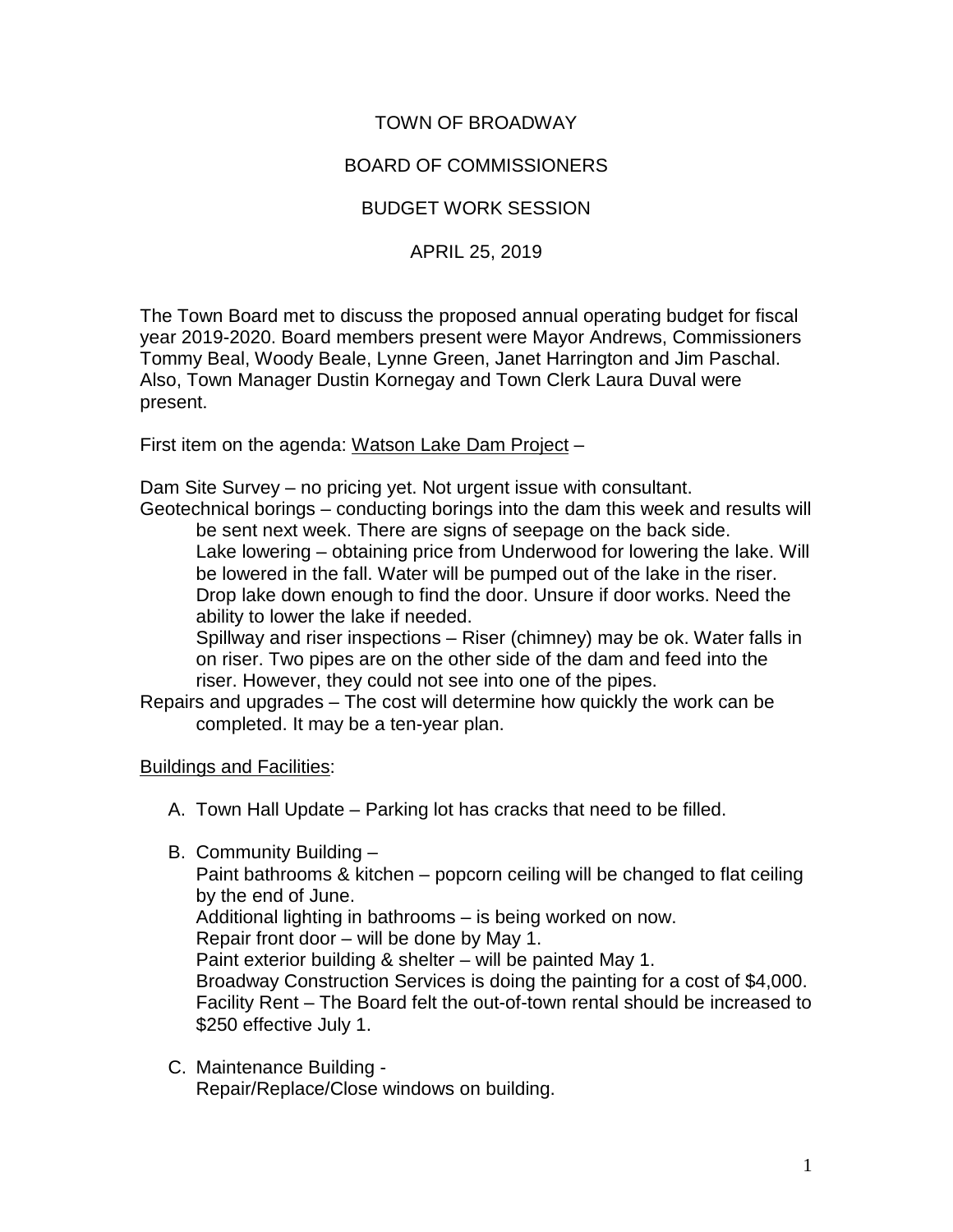D. Garage Building -

Seal area around chimney - paint is peeling due to moisture getting under it.

Paint exterior – sometime in the future.

Plans to convert former Tiny Tots space into facility for memorabilia.

- E. Wells on First St Apparatus is still inside, and it would be very expensive to close them.
- F. Watson Lake Storage Building Files and storage items are kept there.

#### Trash & Recycling Program:

- A. Rate Increase In July recycling is going up \$1 per recycling cart per month.
- B. Recycling Program The Town Board decided to continue with recycling.

#### Cemetery:

- A. Add trees around border of new section a few crepe myrtles would add color.
- B. New section layout timeline (digitize plots) a few plots have been sold in new section.
- C. Plot Cost \$650 in-town rate \$1,300 out-of-town rate. These rates will remain the same.
- D. Digitize lots in the old section cemetery maps are on cardboard. Cost unknown. The Board agreed the maps should be digitized. TJCOG may be able to help get a grant for this expense.

The Town Board commented that the cemetery looks good and agreed that Tommy Fore does a good job keeping up the cemetery.

#### Streets:

A. Re-surfacing Projects - Church & Holt Streets – should be completed by June 30. 300 block of First St needs to be cut & patched in front of the Collins' house. There was a water main break at this location last year.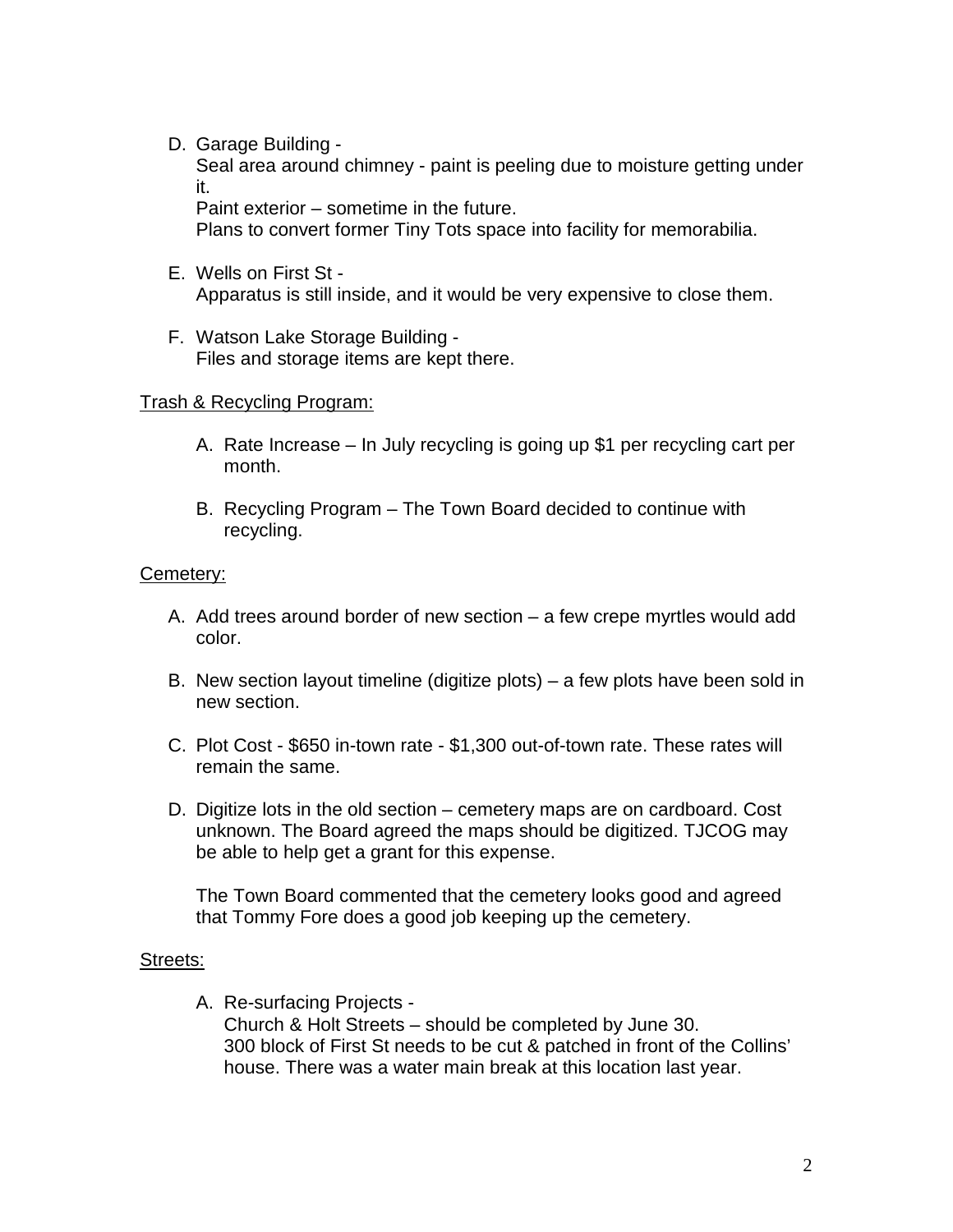Colonial Drive – needs to be resurfaced and striped after more Powell Funds are accumulated.

W. Harrington (Hazel, Ruth Ann, Crystal) - long range, big expense.

- B. Sealing Phase 3 all streets on the list have been sealed except First St.
- C. Striping Phase 3 all streets on the list have been striped except First St.
- D. Roots Removal & Patching Third St & Knowledge have been done. The following streets are next on the list: Beale Drive, Edgewater Drive, E Lake/Stevens.
- E. Drainage -

Church & Holt (catch basin/screening) – pipe gets full of debris but has been cleaned out. Drainage works but may need screening over pipe. 115 W Lake (catch basin/screening) – drains slow, pipe gets full of leaves. Drainage works but pipe may need screening. End of Colonial (ditch remediation) – Stevie Cox is working on this now. It should help the water flow, but this work will not solve the problem at 520. The property owner will have to get some work done.

- F. Sidewalks Mansfield to 121 S. Main St NC DOT Project EB5870. RFLOI's will be sent out in the spring/summer for qualifications then the Town decides on the engineer. Construction for the sidewalks is set for 2021. There are a few places where utility poles prohibit five feet of sidewalk, so it will be cut to 4 feet in those areas.
- G. N. Main Street Improvements NCDOT Project 3830. Right of way and easement acquisitions are pretty much complete. Construction has been moved to April of 2021. Sidewalks will be installed from 112 N. Main (Dollar General) to Gilbert Lett Drive and from 209 N. Main (First Bank) to Gilbert Lett. That will place sidewalks on both sides of the road.
- H. Welcome sign at Broadway Road & Dixie Farm Rd sign cannot be moved until Duke Energy completes their work. DOT has offered \$25,000 for the sign. The plagues will be removed from the old sign. The Town Board will adopt a resolution at the next meeting to accept the money from DOT.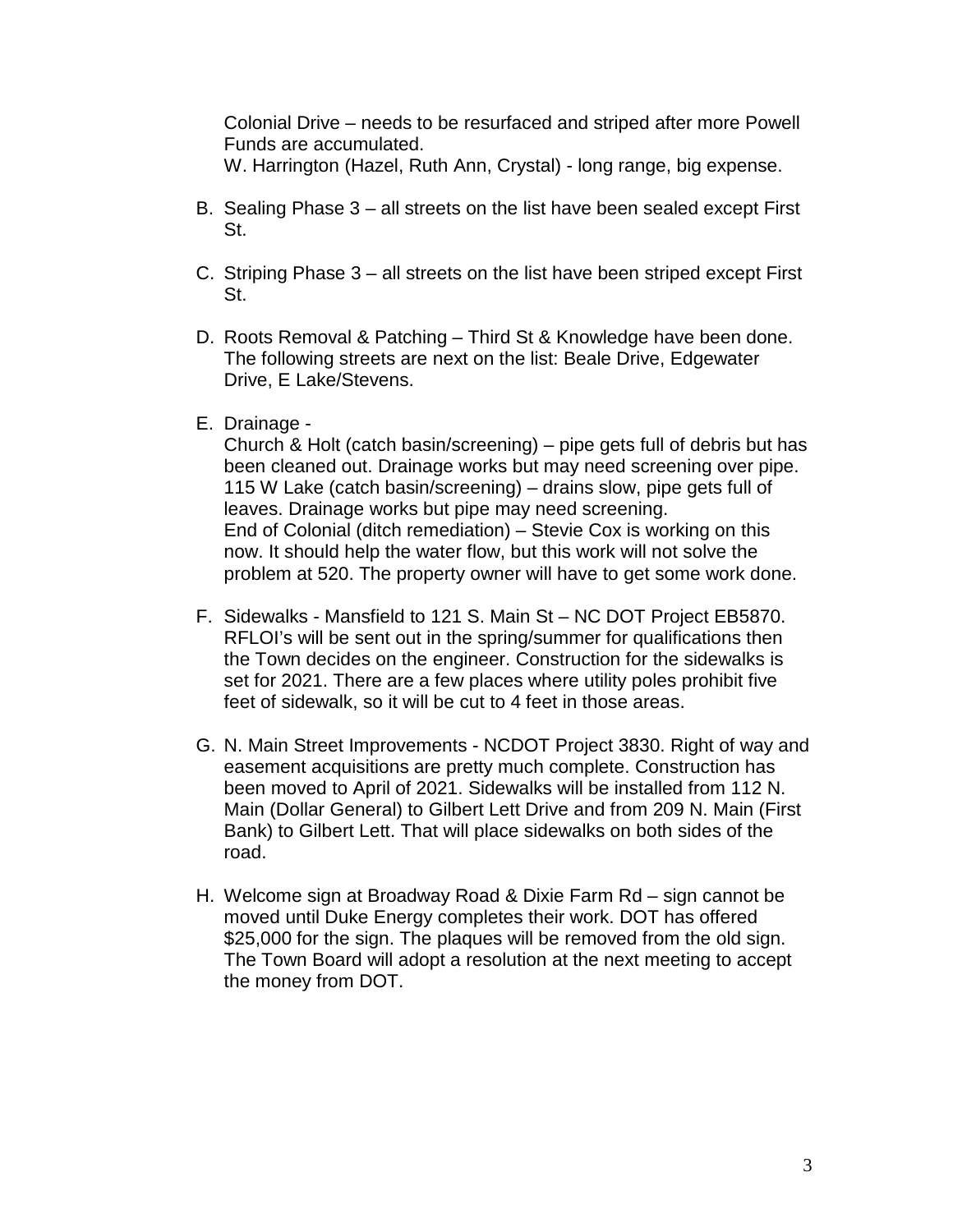Parks:

A. NCVM -

Proposed NC DAV Monument – it's still being worked on by construction committee. Replace brick chips in planting beds.

B. Watson Lake Park -

Walking trail – needs to be re-habed. Lower end is worn badly. Tommy does a good job of keeping it clean and sprayed. In the future maybe the size of the rocks can be changed and a buffer added to keep the trail from washing away.

Playground area & padding (sand or mulch). Added benches, picnic tables & trash cans.

C. Community Center –

Playground equipment - installed behind it at some point.

D. Town Clock – A rep with Vernon Clock Company met with the Mayor about a replacement. The demolished clock was 14.1 ft tall. Vernon has a Georgetown model that lights up at night and is satellite controlled like the other clock. The only difference is the height and post. It is 15 ft tall. Another option is The Madison, which is 14.9 ft tall. The cost is approximately \$13,000. The clocks have a different header and post. The header will have 1907 on it, and the face will have Town of Broadway just like the original clock. Vernon will install the clock, and Custom Monument will replace the damaged bench and clean and move the rock at a cost of \$2,200. Wright Masonry plans to give us a price on placing the patio brick as it should be. The clock was insured, so the Town will receive some insurance money. The Town Board agreed that Wilson and Sharon Cox should have input on choosing the replacement clock since they gave the first one.

Police Department:

- A. National Incident-Based Reporting System software is mandated by FBI & DOJ. It costs approximately \$19,000 and must be installed by 2020. The money is included in the budget.
- B. Vehicle Replacement Schedule none this year.
- C. Cameras cost of storing videos unknown. Software purchase will take precedence over body cameras.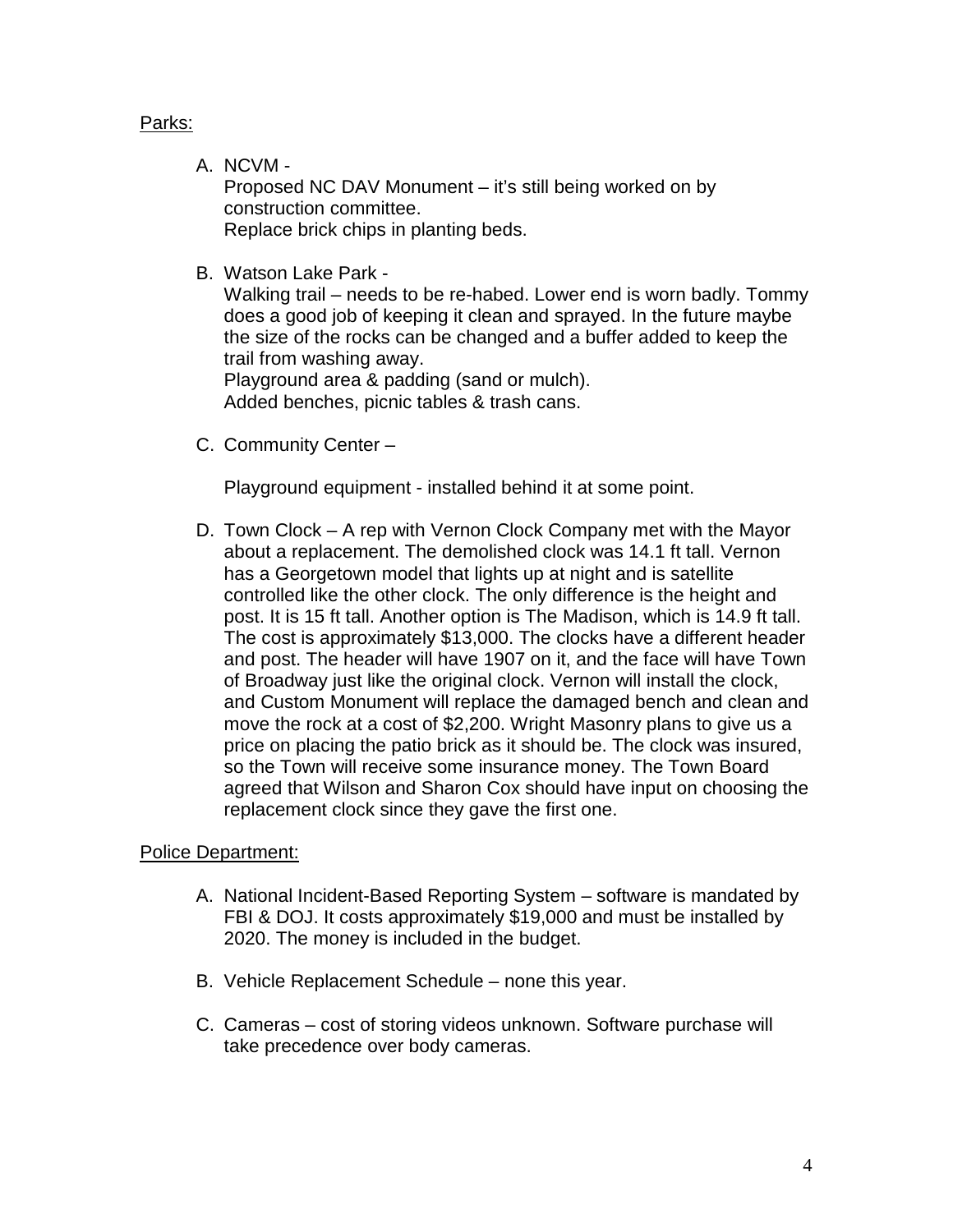D. Cameras Exterior of Town Hall – there are two cameras outside, and the chief would like to add another one pointed towards the caution light. Another one is needed in the back, also. The cameras are \$200 - \$300 each.

## Public Works:

- A. Vehicle Replacement Schedule The Town Manager's truck (2006) was totaled, and the Town will receive an insurance payment of \$7,000. We will start" specing" out a vehicle in July on state contract.
- B. Landscaping Schedule Tommy is handling the landscaping.
- C. Relocation of water lines Withers-Ravenel has finished with the design phase. The actual relocation date has not been set.
- D. Mapping water & sewer system The Town Manager will meet with TJCOG to discuss the possibility of getting help with a grant to digitize the system.
- E. Long Range Planning Once the sewer bond is paid, it will be time to start replacing water lines. The 40-year life span is way past that.
- F. Fire hydrant repair & maintenance  $-$  A few of the fire hydrants have to be raised up per the state fire marshal's office.

#### **Community Projects:**

A. Festival/Events – The Town Board agreed to leave the date on the  $3<sup>rd</sup>$ Saturday of April. Manpower and money are the two biggest challenges. It costs approximately \$25,000 that must be raised because no taxpayer money funds the festival. The TDA may contribute to the festival. Some logistics need to be changed such as the location of the kids' activities, and the barbecue contest needs to be revamped. At the end of the summer, there will be a meeting to determine if there is enough interest in continuing the festival. Christmas in the Park will be held on December 1. A Memorial Day Service will be held May 27 at 10:00 a.m. at the

NCVM.

It was mentioned that a smaller community event could be held if the decision is made not to have the festival. Maybe in the fall an event could be held between Forest Avenue and McLeod Avenue with a smaller number of food vendors, a few other vendors and some entertainment at the NCVM.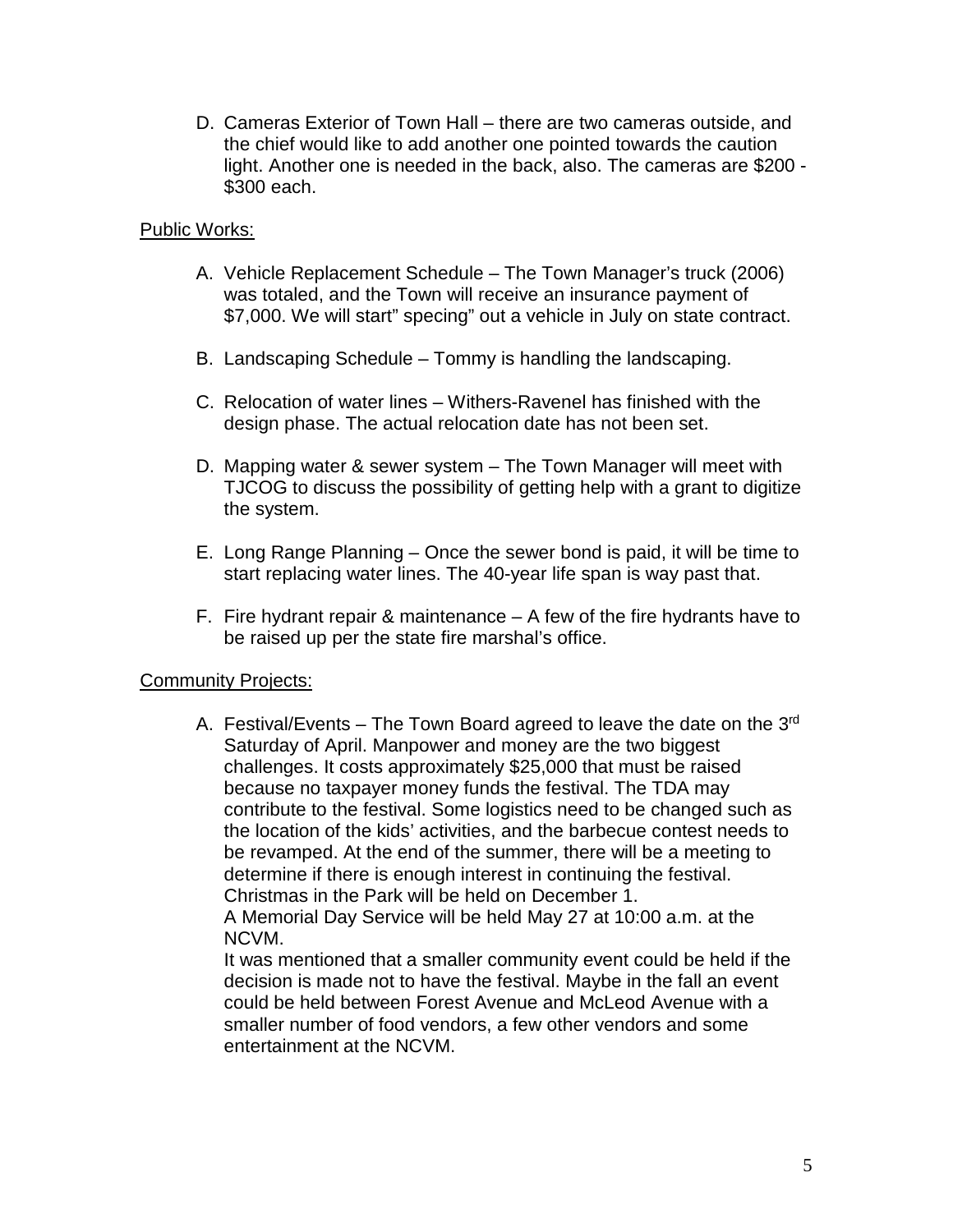- B. Christmas Lights on Water Tank The Town Manager is exploring options for that.
- C. Website Needs to be updated; hasn't been done in four or five years.
- D. One Call Promotion No one signed up. Information can be put in newsletter.
- E. Newsletter hasn't been sent out in a few years. May send out one with reminders of pertinent Town information such as debris pick up, grease disposal, etc.

## Personnel:

- A. Administration
- B. Public Works
- C. Police Department

Key employees in each department will soon be eligible for retirement. Their replacements are going to cost much more money, so we need to keep this in mind during future planning.

## Fiscal 2019/2020 Budget

Town Manager Kornegay presented the proposed budget for fiscal year 2019-2020.

#### General Fund Expenditures:

Governing Body - The Mayor and commissioners agreed to leave their salaries as they are currently. The Town Manager is recommending a 2% COLA for employees. Parker Holland estimated election expenses at \$5,559, which may be a little high. Travel reimbursement was increased \$100 to cover travel expenses to TJCOG and any classes commissioners would like to take. Mr. Kornegay budgeted a slight increase in miscellaneous.

Administration - The service bonus is paid to employees based on \$20 per year of service. \$3,540 is the total for all employees. Mr. Kornegay budgeted a 10% increase in health insurance. The premiums will not actually increase until January. Other insurance premiums (life, dental, vision) remain the same. Departmental Supplies is increased to \$4,500. The Town Manager increased Telephone Expenses slightly. The Town does appear to be saving money with Charter Spectrum. Advertising remains the same and covers the cost of publishing public notices and public hearings. There is an increase in Contracted Services, which covers the utility billing and accounting software. Mr. Kornegay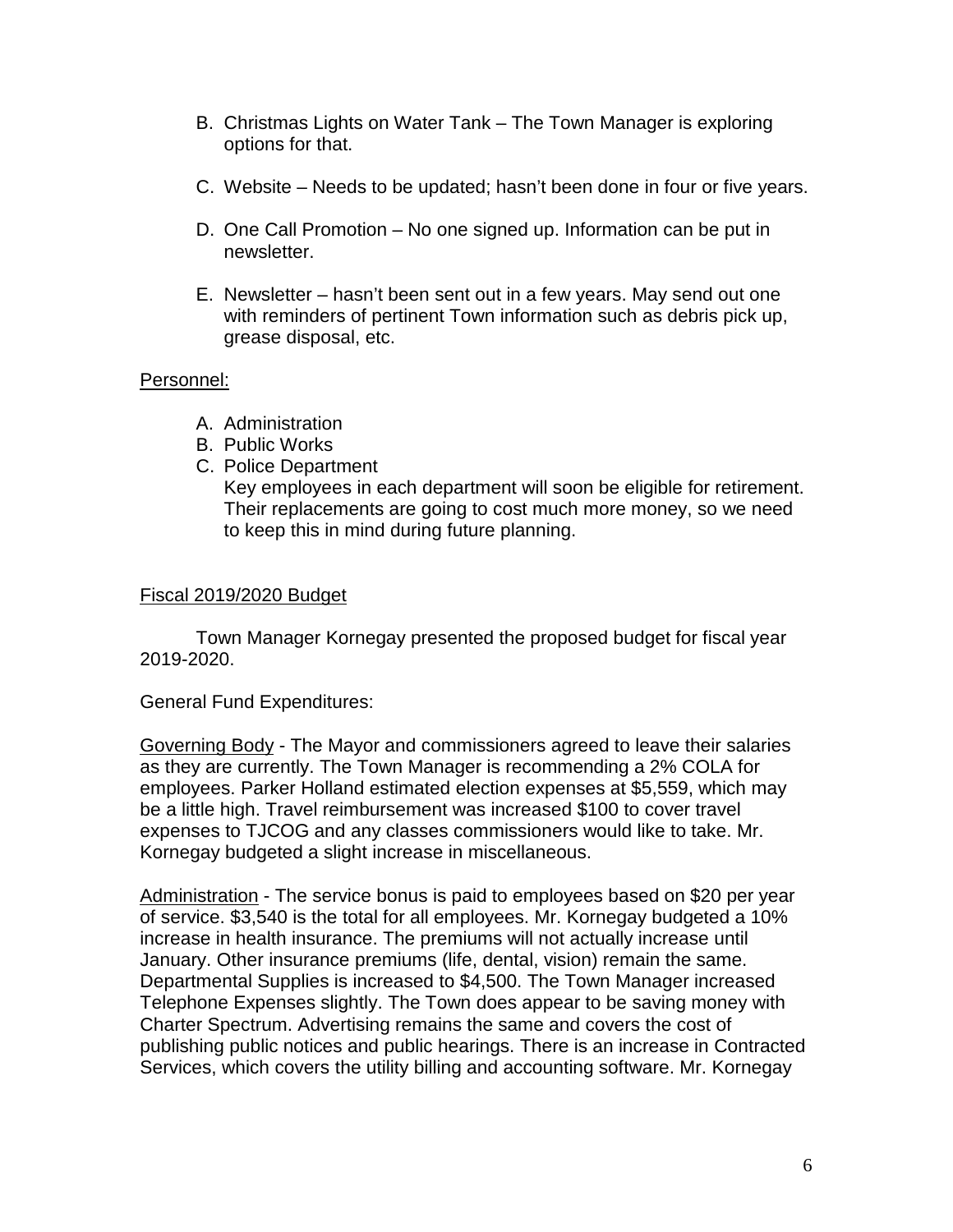did not budget for Capital Outlay because we have all new equipment in the Town Hall. He budgeted a slight increase for Miscellaneous.

Finance – The Town Manager reminded the commissioners that 33% of the clerk's salary is budgeted in Water & Sewer Fund. Professional Services includes the cost of the auditor's contract and interlocal agreements with the City of Sanford. The Town has two more years on the audit contract with Joyce & Company. Tax Collector Fees are based on 1.5% of taxes collected by Lee County for the Town. The collection rate has gone up since motor vehicle taxes are collected at license renewal. Attorney Fees remain unchanged.

Maintenance – There is a \$10,000 increase in salaries to cover Tommy Fore's hours. He is still part time and receives no benefits. The Town Board agrees Tommy does a good job and that is money well spent. Building Maint & Repairs (garage and shop) and Community Building Maint were budgeted at conservative amounts. These buildings have been improved over the last two fiscal years. Trucks – Maint & Repairs covers repairs and gasoline. It is hard to predict gas prices but hopefully they will not soar. Lease payment is budgeted at \$10,000 for a new truck. The cost may be around \$30,000, and the Town will purchase the truck using the three-year lease program.

Police – Police officers get 401K. Uniforms are purchased on an as-needed basis, so a conservative number was budgeted. Departmental Supplies covers ammunition. Todd's patrol car is on the second year of the three year lease plan. \$19,000 was budgeted for Capital Outlay to cover the cost of the mandated software. Annual fees for the use of the software are \$2,500.

Special Appropriations – Streets, Powell Capital Outlay is budgeted at \$10,000. Street, Utilities were decreased to \$22,000. The Town does save on streetlights since the lights were changed to LED. Waste Industries was increased to \$97,000 since they are increasing recycling fees. Tipping Fees remain the same at \$3,500. This covers the cost of yard debris taken to Blaylock Stump Dump. Cemetery Maintenance is decreased to \$1,000 since most of the work has been completed. Planning & Inspections remains the same. This amount covers the interlocal agreements with the City. SAGA is still budgeted at \$5,000, which is the Town's contribution. Parks & Rec is budgeted at \$33,664 to cover the work on the dam. This amount should cover lowering the lake and installing a mechanism so that Town staff can drain the lake in case of emergency. Festival is budgeted at \$5,000 for upfront expenses. The money comes from reserves and no taxpayer money funds the festival.

Debt Service - Our first debt service payment is scheduled for June 1, 2019 for \$25,942.

The total budgeted amount for General Fund Expenditures is \$942,096.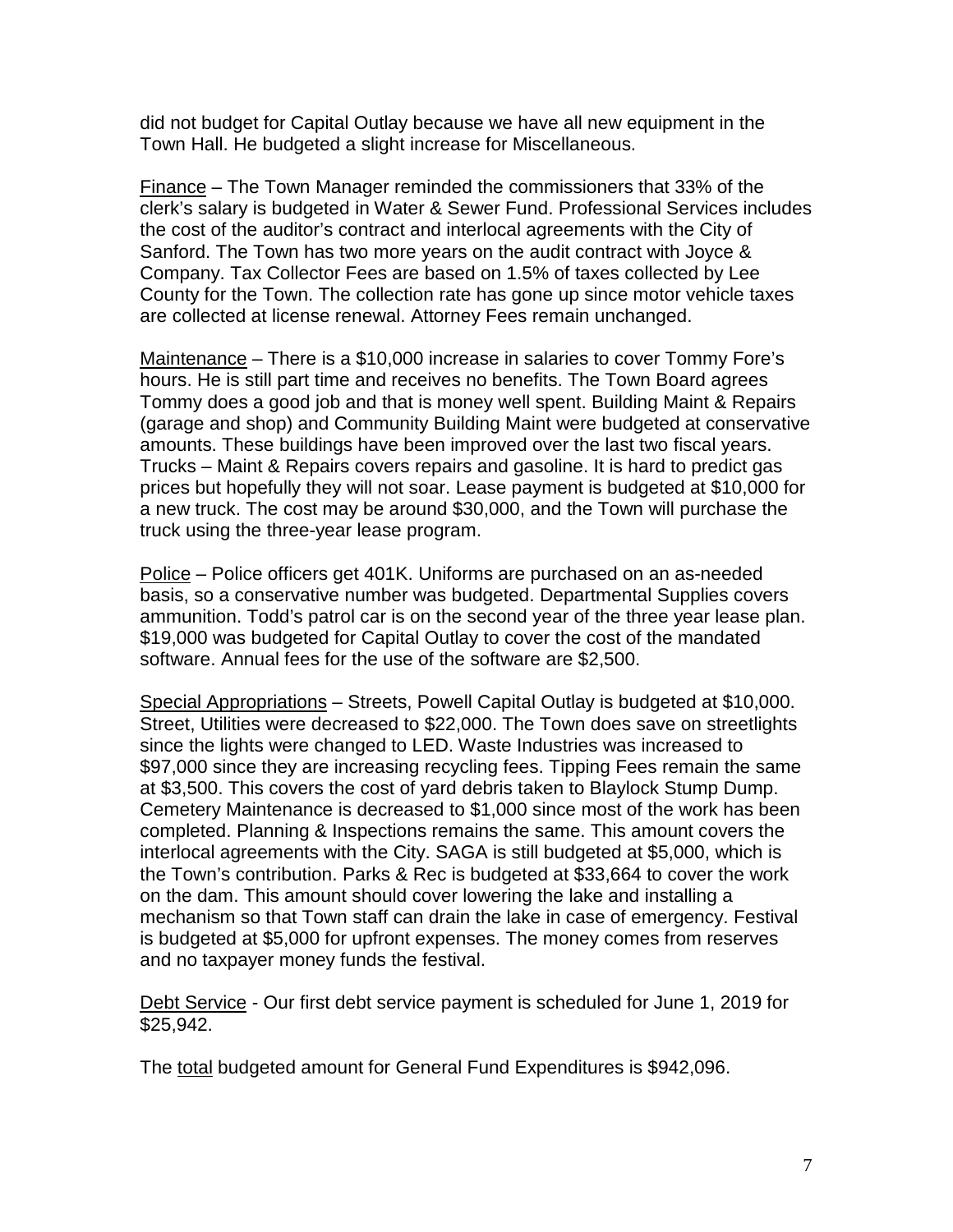General Fund Revenue:

Property taxes are budgeted for \$453,085. This number is obtained from the county tax office based on the current tax rate of \$.49 cents. The Town has a 99% collection rate, which is very good. The reval on houses increased 4 or 5%. The Town is heavy residential. Sales tax revenue has 2% growth included. The state provides the numbers for all other taxes. Sanitation fees are increased to \$93,000, which reflect the extra recycling costs. For citizens the sanitation fee will increase from \$11.70 to \$12.70 per month. Cemetery lot sales fluctuate so that number will remain the same. Community Building Rent was increased \$1,000. The Town received a little over \$7,000 for the totaled truck. The Reimbursement from Water/Sewer Fund is the result of the lift station purchased at Underwood.

There is no change in the interlocal agreements. \$90,000 is budgeted for the interlocal agreements with Lee County.

Powell Bill Funds remain capped at \$38,000.

Total General Fund Revenue is budgeted at \$942,096.

Water & Sewer Fund Expenditures:

Salaries are made up of the Public Work Director's salary and 33% of the Clerk's salary. Benefits, FICA and retirement reflect the same.

Credit Card Services is budgeted for \$2,000. That is the cost of transacting business with credit card payments.

\$20,000 is budgeted for Contract Services. This amount varies and is used for water & sewer taps and service line repairs.

Postage remains the same at \$3,600 and covers water bill mailings.

Electricity remains the same at \$22,000. This amount covers electricity for the WWTP and four lift stations.

Engineering Services remains the same and is used for weekly and quarterly sample testing requirements, as well as, land application permits.

Water Purchases from Sanford is budgeted at \$82,000, which includes a slight increase. Our contract with them hasn't changed.

Capital Outlay is budgeted at \$34,192. This is the last year for the Utility Services tank maintenance. Extra was budgeted for getting water and sewer lines on GPS.